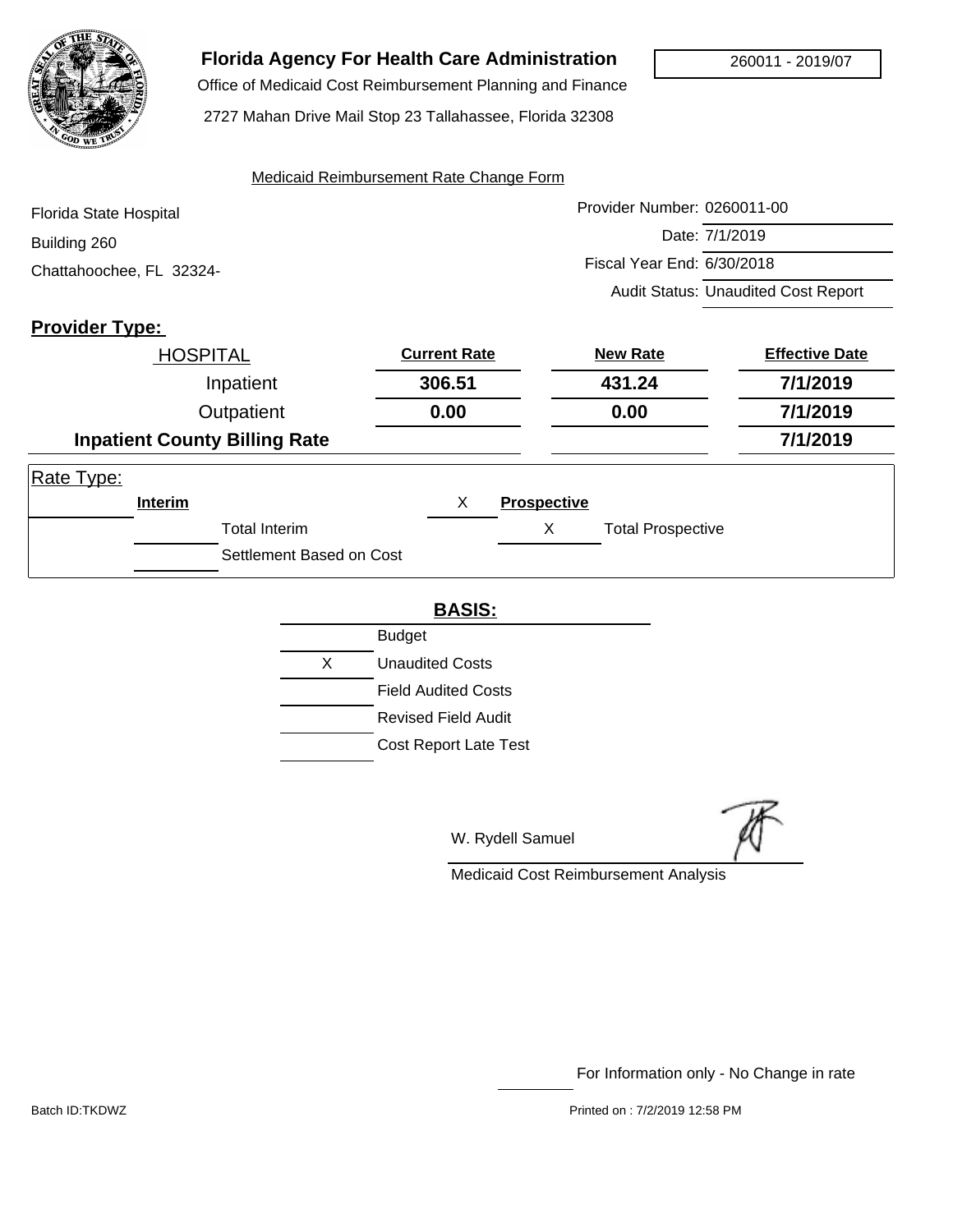

## **Florida Agency For Health Care Administration**

 Office of Medicaid Cost Reimbursement Planning and Finance 2727 Mahan Drive Mail Stop 23 Tallahassee, Florida 32308

#### Medicaid Reimbursement Rate Change Form

| Northeast Florida State Hospital | Provider Number: 0260029-00                |
|----------------------------------|--------------------------------------------|
| HWY 121 SOUTH                    | Date: 7/1/2019                             |
| Macclenny, FL 32063-             | Fiscal Year End: 6/30/2018                 |
|                                  | <b>Audit Status: Unaudited Cost Report</b> |

### **Provider Type:**

|            | <b>HOSPITAL</b> |                                      | <b>Current Rate</b> |                    | <b>New Rate</b>          | <b>Effective Date</b> |
|------------|-----------------|--------------------------------------|---------------------|--------------------|--------------------------|-----------------------|
|            | Inpatient       |                                      | 364.30              |                    | 272.22                   | 7/1/2019              |
| Outpatient |                 | 0.00                                 | 0.00                |                    | 7/1/2019                 |                       |
|            |                 | <b>Inpatient County Billing Rate</b> |                     |                    |                          | 7/1/2019              |
| Rate Type: |                 |                                      |                     |                    |                          |                       |
|            | Interim         |                                      | X                   | <b>Prospective</b> |                          |                       |
|            |                 | <b>Total Interim</b>                 |                     | X                  | <b>Total Prospective</b> |                       |
|            |                 | Settlement Based on Cost             |                     |                    |                          |                       |

#### **BASIS:**

|   | <b>Budget</b>                |
|---|------------------------------|
| X | <b>Unaudited Costs</b>       |
|   | <b>Field Audited Costs</b>   |
|   | Revised Field Audit          |
|   | <b>Cost Report Late Test</b> |

W. Rydell Samuel

Medicaid Cost Reimbursement Analysis

For Information only - No Change in rate

Batch ID:TIJM0 **Printed on : 7/2/2019 12:40 PM**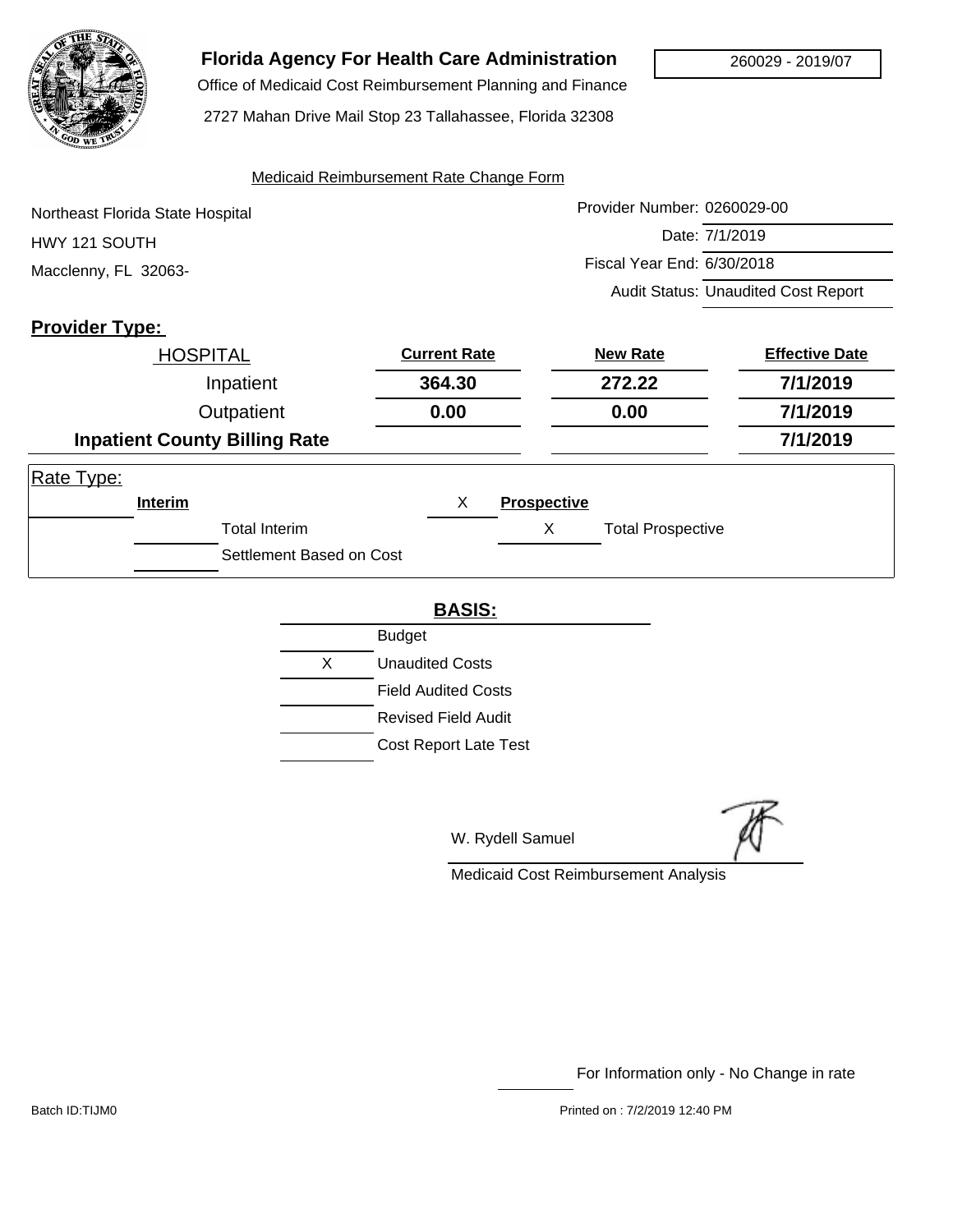

## **Florida Agency For Health Care Administration**

Office of Medicaid Cost Reimbursement Planning and Finance

2727 Mahan Drive Mail Stop 23 Tallahassee, Florida 32308

#### Medicaid Reimbursement Rate Change Form

| South Florida State Hospital | Provider Number: 0260045-00                |
|------------------------------|--------------------------------------------|
| 800 East Cypress Dr          | Date: 7/1/2019                             |
| Pembroke Pines, FL 33025-    | Fiscal Year End: 6/30/2018                 |
|                              | <b>Audit Status: Unaudited Cost Report</b> |

### **Provider Type:**

|            | <b>HOSPITAL</b> |                                      | <b>Current Rate</b> |                    | <b>New Rate</b>          | <b>Effective Date</b> |
|------------|-----------------|--------------------------------------|---------------------|--------------------|--------------------------|-----------------------|
|            |                 | Inpatient                            | 278.62              |                    | 191.75                   | 7/1/2019              |
|            |                 | Outpatient                           | 0.00                |                    | 0.00                     | 7/1/2019              |
|            |                 | <b>Inpatient County Billing Rate</b> |                     |                    |                          | 7/1/2019              |
| Rate Type: |                 |                                      |                     |                    |                          |                       |
|            | <b>Interim</b>  |                                      | X                   | <b>Prospective</b> |                          |                       |
|            |                 | <b>Total Interim</b>                 |                     | Х                  | <b>Total Prospective</b> |                       |
|            |                 | Settlement Based on Cost             |                     |                    |                          |                       |

#### **BASIS:**

|   | Budget                       |
|---|------------------------------|
| X | Unaudited Costs              |
|   | <b>Field Audited Costs</b>   |
|   | Revised Field Audit          |
|   | <b>Cost Report Late Test</b> |
|   |                              |

W. Rydell Samuel

Medicaid Cost Reimbursement Analysis

For Information only - No Change in rate

Batch ID:1DMOJ Printed on : 7/2/2019 12:35 PM